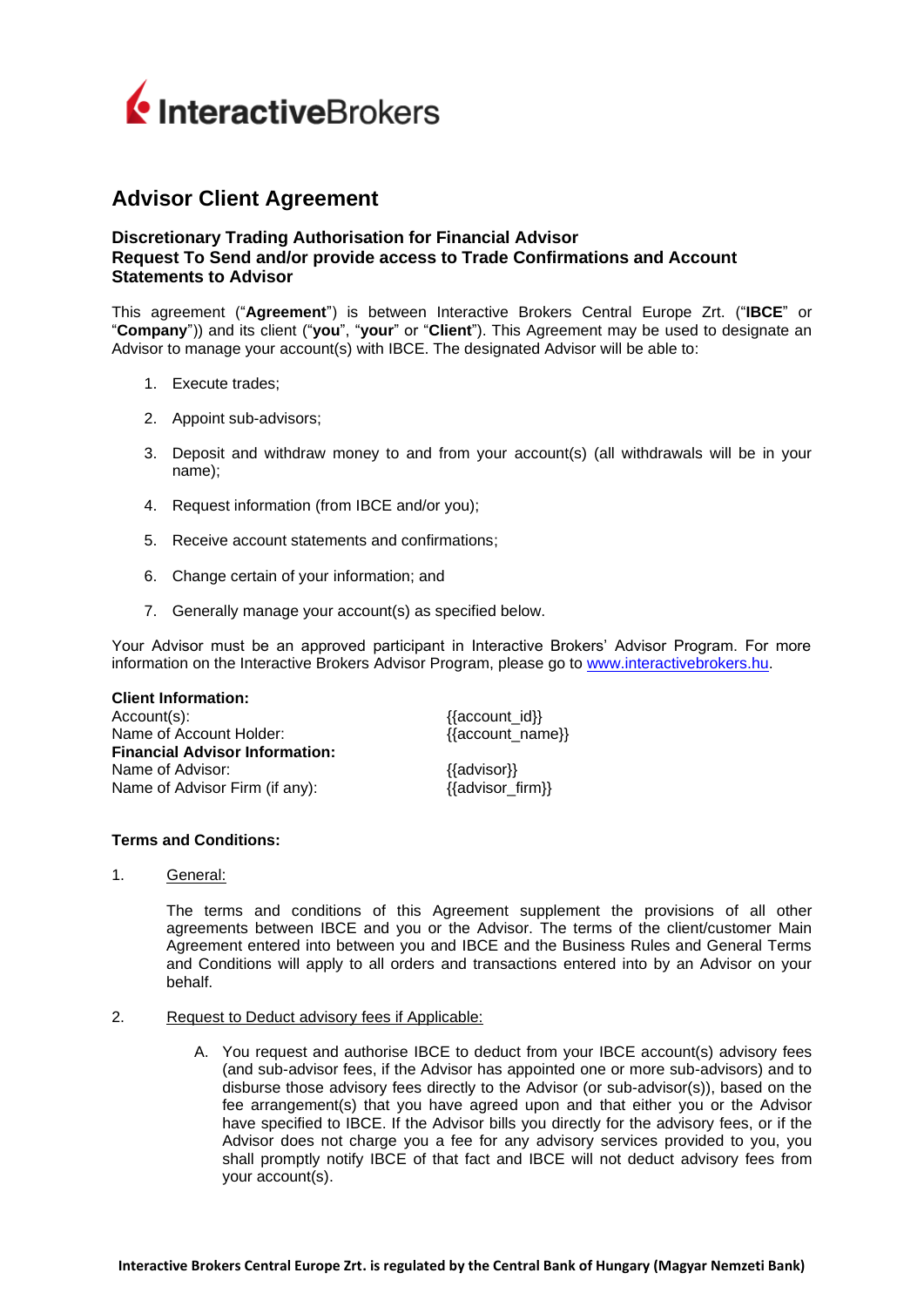B. Depending on the equity in your account(s), the deduction of advisory fees in an IBCE margin account may cause the account to incur margin interest. Furthermore, if the deduction of advisory fees would cause the account(s) to have insufficient equity to cover margin requirements, or to satisfy any other obligation to IBCE, IBCE may, at its sole discretion: (1) deduct the advisory fees and exercise any of its rights and/or remedies under the IBCE client/customer Main Agreement and the Business Rules and General Terms and Conditions, including liquidating positions in the account(s) without prior notice in order to satisfy margin requirements or obligations; and/or (2) decline to deduct the advisory fees, in which case you will be liable to pay such advisory fees to the Advisor.

## 3. Delivering Trade Confirmations and Account Statements to Advisor:

You may request that IBCE send and/or provide access to all trade confirmations and account statements directly to the Advisor, and not to you directly. You may change or terminate this instruction pursuant to Section [10](#page-3-0) of this Agreement.

- 4. Advisor's Authority:
	- A. You hereby authorise the Advisor to inquire in, trade, buy, sell (including short sales), exchange, convert, tender, trade, or otherwise acquire or dispose of stocks, bonds, options securities, futures, security futures, foreign exchange and any other investments, on margin or otherwise, for and at your risk. You understand that a commission will be charged to your account(s) each time a trade is effected.
	- B. You authorise the Advisor to: (i) engage one or more sub-advisors to manage the investment of some or all of the assets you hold at IBCE; (ii) allocate assets among such sub-advisors; (iii) permit such sub-advisors to exercise the same trading and investment discretion in relation to your account(s) as exercised by the Advisor; and (iv) permit such sub-advisors to receive all information regarding your account(s). You authorise IBCE to accept the instructions of sub-advisors designated by the Advisor and to accept the instructions of employees, agents or representatives of the Advisor or sub-advisors and you acknowledge that IBCE shall have no obligation to confirm that such instructions from sub-advisors are permitted under the standalone advisory agreement entered into between you and the Advisor.
	- C. You authorise the Advisor to arrange for the deposit of funds and assets to your account(s) and to redeem or withdraw funds or assets from your account(s) (including the delivery of securities from the account(s)), for your benefit, regardless of the tax consequences. The Advisor may initiate transfers (including inter-broker transfers), rollovers, or other transfers of assets between and among your account(s).

# 5. IBCE's Authority to liaise with the Advisor:

- A. This Agreement authorises IBCE to accept the instructions of the Advisor on your behalf. This Agreement will be applicable to all assets you hold in all IBCE accounts for which the Advisor has been designated.
- B. You authorise IBCE:
	- (i) To accept instructions from the Advisor with respect to your account(s) and act upon such instructions as though originating from you;
	- (ii) Acting on the Advisor's instructions, to aggregate transaction orders for your account(s) with orders for one or more other account(s) over which the Advisor has trading authority;
	- (iii) To provide to the Advisor all information regarding your account(s) including account statements, confirmations and tax information; and
	- (iv) To allow the Advisor to add, delete or change your account(s) information.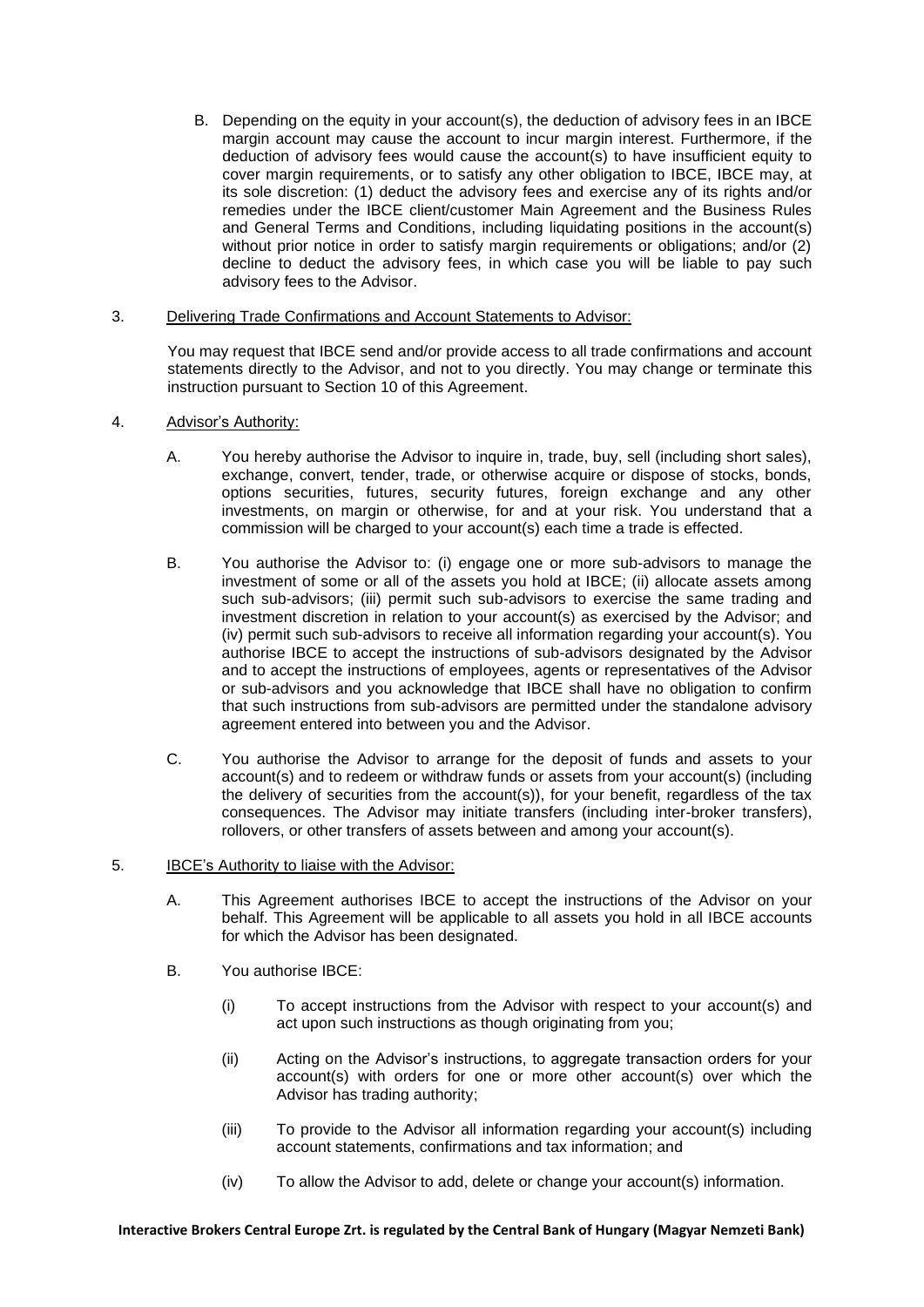- C. IBCE is authorised, but not required to, conduct further enquiry or seek authorisation from you or to seek further clarification from the Advisor or you regarding any instruction from the Advisor for your account(s). IBCE reserves the right, in its sole discretion, to refuse to act upon specific instructions from the Advisor, or to no longer carry out instructions from the Advisor and shall promptly notify you, unless such notification is in breach of applicable law. You acknowledge that all information provided by either, you under this Agreement, or the Advisor on any instruction from, or otherwise provided to IBCE in the application process, is subject to verification.
- D. You authorise IBCE to verify all information through the use of credit agencies or any other customary or reasonable means. This provision shall not be read to imply that you acknowledge that IBCE has no duty to supervise or monitor the Advisor's management of your account(s) or compliance with applicable law.

## 6. Provision of Data to the Advisor:

- A. You hereby authorise IBCE to share your personal data with the Advisor and if applicable sub-advisors for the purpose of the Advisor's management of your account(s) until such time as you notify us in writing that you no longer wish the Advisor (or sub-advisor if applicable) to manage your account(s). You hereby further acknowledge that it is within IBCE's legitimate interests to share your personal data with the Advisor and, if applicable, sub-advisors for the purposes set forth in this Agreement.
- B. All processing of personal data by Advisor and sub-advisors shall be subject to the Advisor's privacy policy and you are advised to review such policies. These policies will govern the use of any information you submit to the Advisor and any data you authorise IBCE to share with the Advisor and/or any sub-advisors. We do not accept any responsibility or liability for the privacy practices of the Advisor or any its subadvisors.
- 7. Not a Substitute for advisory agreement:
	- A. You acknowledge that this Agreement:
		- (i) Authorises IBCE to accept instructions from the Advisor regarding your account(s) and to allow the Advisor to conduct activities with respect to your account(s); and
		- (ii) Is not a substitute for an advisory agreement and is not designed to satisfy any regulatory obligations applicable to the Advisor.
- 8. Role of IBCE Disclaimer and Waiver of Liability:

**THE ADVISOR WAS SELECTED SOLELY BY YOU AND HAS NOT BEEN RECOMMENDED OR ENDORSED BY IBCE. THE ADVISOR IS NOT EMPLOYED BY OR REGISTERED OR ASSOCIATED WITH IBCE. IBCE WILL NOT INVESTIGATE OR ASSESS THE COMPETENCE OR THE INTEGRITY OF THE ADVISOR OR MONITOR THE ACTIONS OF THE ADVISOR OR ANY SUB-ADVISORS. IBCE WILL NOT REVIEW THE ADVISOR'S RECOMMENDATIONS OR ASSESS THE SUITABILITY OF ANY TRADING OR INVESTMENT RECOMMENDATIONS OR DECISIONS OF THE ADVISOR OR SUB-ADVISORS OR OF YOU. IBCE DOES NOT PROVIDE ADVISORY SERVICES TO YOU AND IBCE WILL NOT PROVIDE INVESTMENT OR TRADING OR TAX ADVICE REGARDING THE ACCOUNT TO YOU.**

9. Advisor's Compliance with applicable laws and regulations:

The Advisor and any sub-advisors appointed by the Advisor will be required to comply with all applicable state and European securities laws and regulations, and will comply with any applicable laws of Non-E.U. jurisdictions (hereinafter "**applicable Laws and Regulations**"). IBCE assumes no responsibility for determining if the Advisor is complying with applicable Laws and Regulations regarding its provision of advisory services. YOU ACKNOWLEDGE

### **Interactive Brokers Central Europe Zrt. is regulated by the Central Bank of Hungary (Magyar Nemzeti Bank)**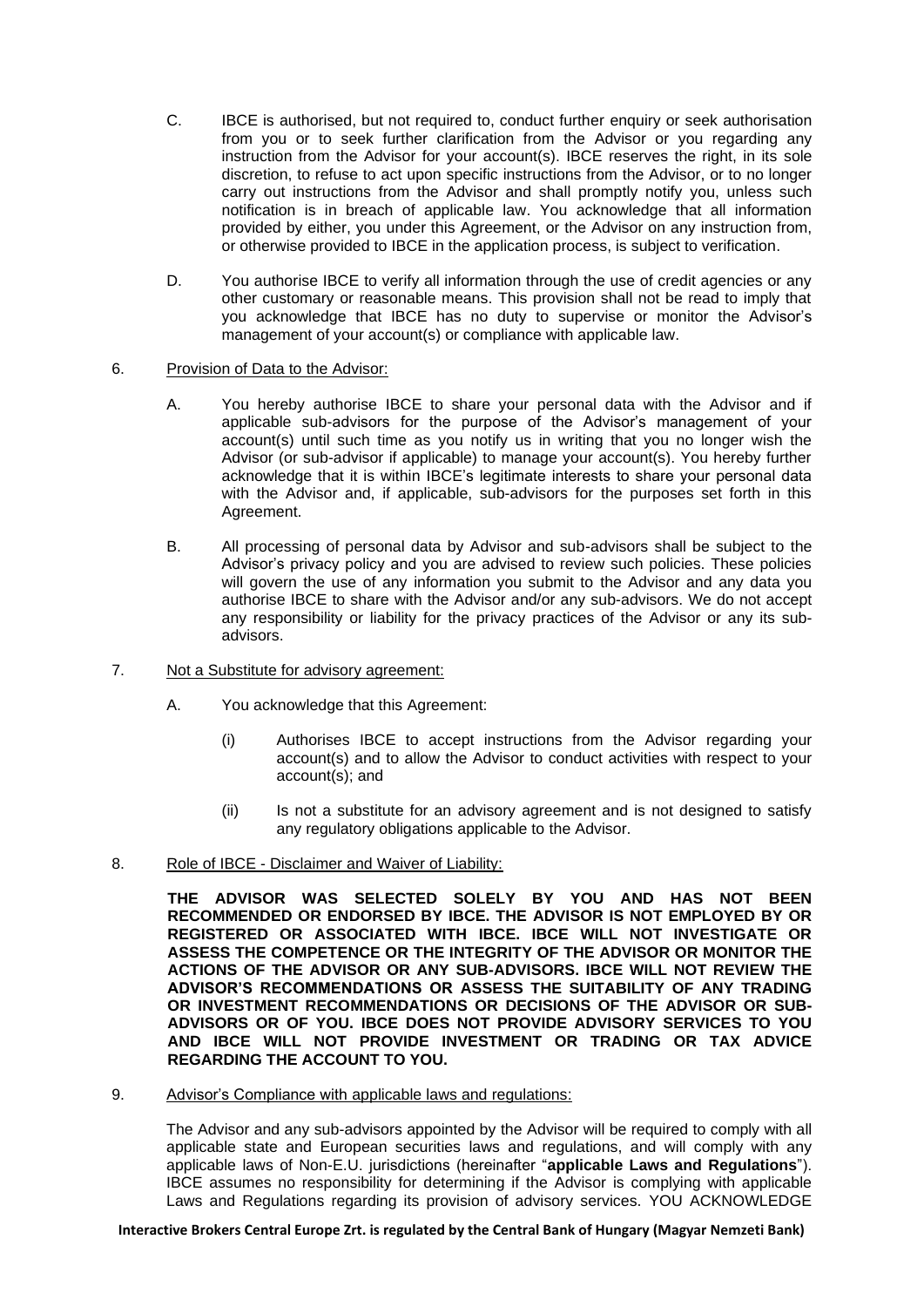THAT IBCE IS NOT RESPONSIBLE FOR DETERMINING WHETHER THE ADVISOR IS REQUIRED TO BE REGISTERED OR LICENSED OR WHETHER THE ADVISOR IS EXEMPT FROM REGISTRATION OR LICENSING. THIS IS SOLELY THE RESPONSIBILITY OF THE ADVISOR. IF YOU HAVE QUESTIONS ABOUT THIS, YOU MUST CONTACT THE ADVISOR DIRECTLY FOR FURTHER INFORMATION.

- <span id="page-3-2"></span><span id="page-3-1"></span><span id="page-3-0"></span>10. Term and Termination:
	- A. This Agreement shall remain in effect until IBCE receives written notice of its termination from you, pursuant to Section [10](#page-3-0)[B](#page-3-1) of this Agreement and IBCE has had sufficient time to process such notice and terminate the Advisor's authority pursuant to Section [10](#page-3-0)[C](#page-3-2) of this Agreement.
	- B. You agree to notify IBCE immediately, in writing by contacting IBCE Customer Service at [help@interactivebrokers.com](mailto:help@interactivebrokers.com) if you terminate your relationship with the Advisor or, for any other reason(s) that you may wish to terminate, modify or revoke this Agreement, including if you wish to direct the trading in your account(s) or if you wish to use the advisory services of another advisor.
	- C. IBCE shall, upon receipt of your request, pursuant to Section 10B, terminate the Advisor's access to trade confirmations and account statements as soon as it is reasonably practicable to do so. It is your obligation to notify the Advisor that you have withdrawn the Advisor's access to trade confirmations and account statements.
	- D. In the event of such termination, modification or revocation, you may decide that trade confirmations and account statements should be sent directly to you. You may request access to your account(s) by contacting IBCE Customer Service at [help@interactivebrokers.com](mailto:help@interactivebrokers.com) or calling the toll free Client Service number listed on IBCE's website at [www.interactivebrokers.hu.](http://www.interactivebrokers.hu/) For the avoidance of doubt, calling IBCE Customer Service by telephone shall not be considered sufficient notice of termination, modification or revocation of the Agreement, as required under this Section 10 of the Agreement. At your request, IBCE will provide you with a username and password so that you may view account statements online at the IBCE website.
- 11. Acknowledgment:

You acknowledge that IBCE will not supervise or monitor the Advisor's trading decisions or other activities.

- 12. Representations and Acknowledgments:
	- A. As stated in Section 5B, pursuant to the advisory agreement you have granted to Advisor the full discretion to direct the trading in the account(s) on your behalf and you acknowledge that you will not have access to IBCE's electronic systems for placing orders for your account(s). The parties agree that only the Advisor, any subadvisors, and their employees, agents and representatives will have access to IBCE's electronic systems to conduct trading in your account(s).
	- B. If you have any questions or concerns regarding the account(s), you may contact IBCE Customer Service at [help@interactivebrokers.com](mailto:help@interactivebrokers.com) or by calling the toll free Customer Service number listed on IBCE's website at [www.interactivebrokers.hu.](http://www.interactivebrokers.hu/)
	- C. The parties acknowledge that:
		- (i) All claims, questions or disputes regarding IBCE's provision of brokerage services or regarding IBCE's execution of particular trades must be referred to IBCE; and
		- (ii) The Advisor has no authority to resolve such claims or disputes on IBCE's behalf.